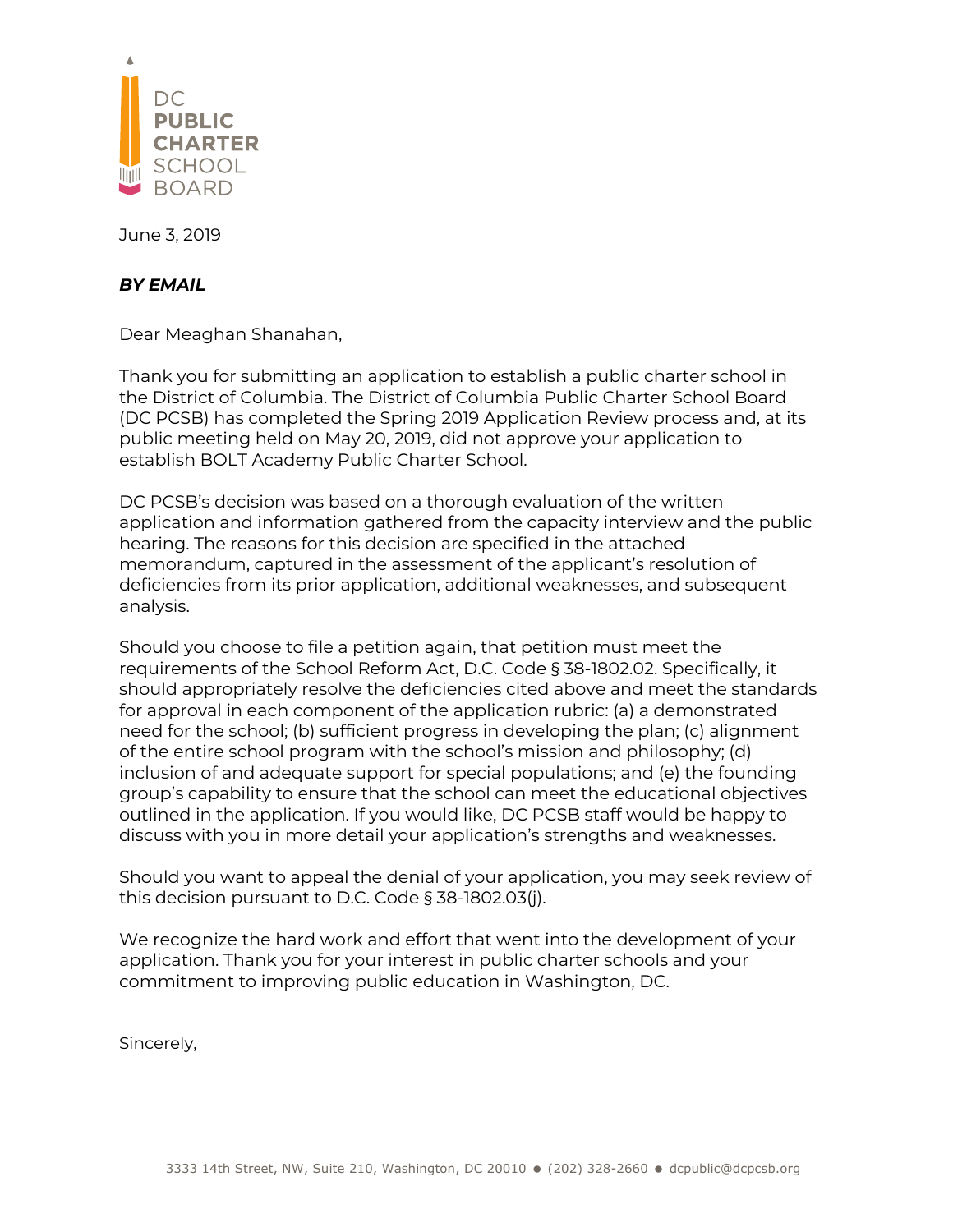

Scott Pearson **Rick Cruz** Executive Director<br>
DC Public Charter School Board<br>
DC Public Charter School Doard<br>
DC Public Charter School Board DC Public Charter School Board



Attachment: Vote Memo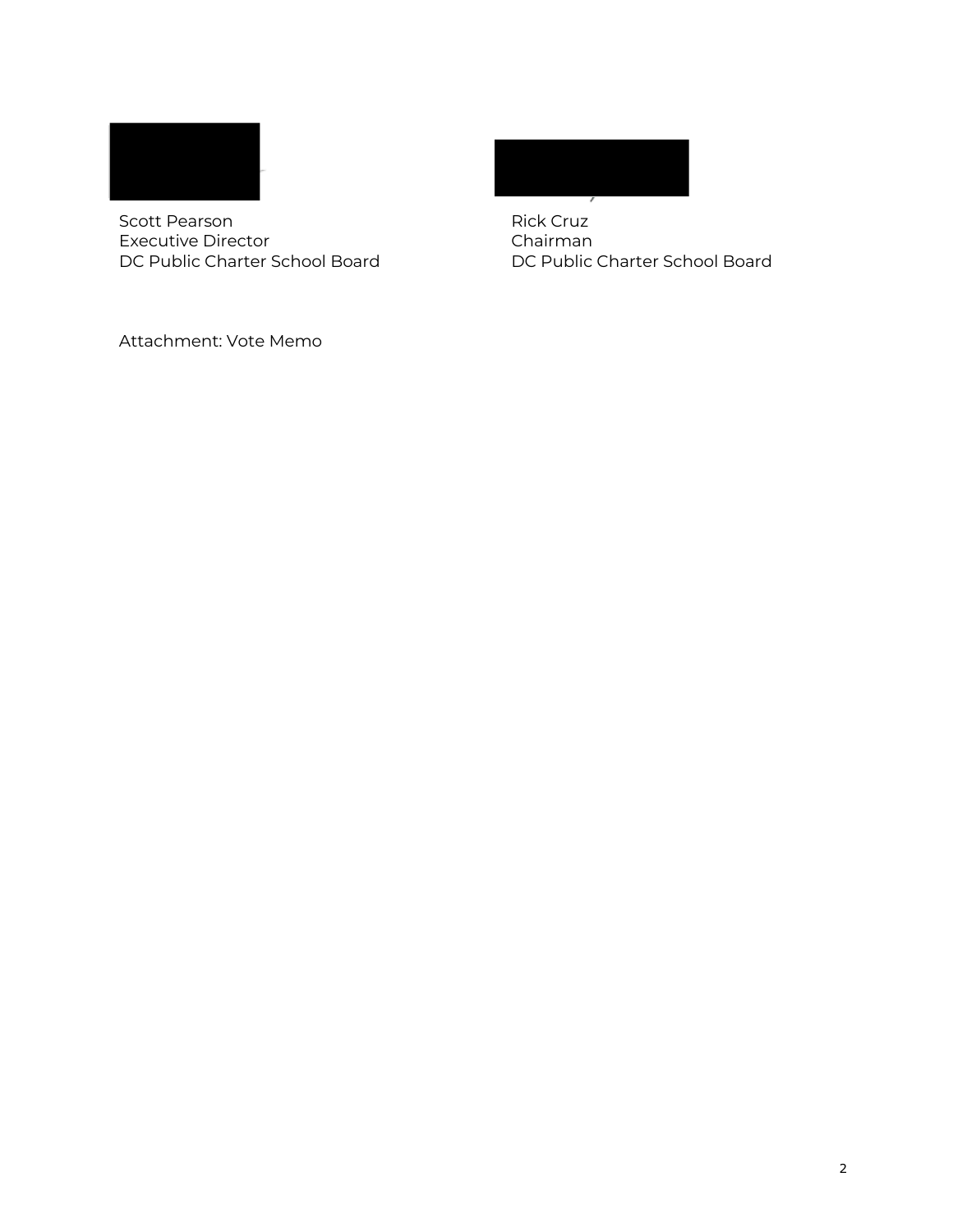## **DISTRICT OF COLUMBIA PUBLIC CHARTER SCHOOL BOARD**

| <b>Charter Actions Requiring a Vote</b><br>$\boxtimes$ Approve/Deny a Charter Application<br>Approve a Charter Renewal (15 yrs.)<br>Approve Charter Continuance (5 or 10 yrs.)<br>Approve a Charter Amendment Request<br>Approve a Charter Agreement<br>Give a Charter Notice of Concern<br>Lift the Charter Notice of Concern<br>Commence Charter Revocation Proceedings<br>Revoke a Charter | <b>Non-Voting Board Items</b><br>Public Hearing Item<br>Discussion Item<br>Read into Record |
|-----------------------------------------------------------------------------------------------------------------------------------------------------------------------------------------------------------------------------------------------------------------------------------------------------------------------------------------------------------------------------------------------|---------------------------------------------------------------------------------------------|
| Board Action, Other_<br><b>Policies</b><br>Open a New Policy or Changes to a Policy for Public Comment<br>Approve a New Policy<br>Approve an Amendment to an Existing Policy                                                                                                                                                                                                                  |                                                                                             |

#### **PREPARED BY: Nikhil Vashee – Specialist, School Quality and Accountability**

#### **SUBJECT: Charter Application – BOLT Academy – Vote Memo**

## **DATE: May 20, 2019**

*The following application to open a public charter school in the District of Columbia beginning in school year 2020-21 was submitted to the DC Public Charter School Board (DC PCSB) on March 11, 2019. It was released for public comment from March 11, 2019 through April 22, 2019, and a public hearing occurred on April 23, 2019. DC PCSB notified Advisory Neighborhood Commissions and the public via the DC Register, two newspapers, and the DC PCSB website, where the application and the hearing information were posted on March 11, 2019.*

## **Board Action**

DC PCSB staff requests that the Board vote to approve or deny the BOLT Academy charter application.

## **Background**

The BOLT Academy founding group is proposing to open a high school that will provide students the opportunity to travel and study abroad. To that end, the school plans to offer domestic and international travel opportunities at no cost to students. The school's primary founder and proposed executive director, Meaghan Shanahan, has experience teaching abroad and working in school operations internationally. The applicant plans to implement a model with blended in-person and computer-based learning to prepare students with computer literacy skills and individualized learning to allow students to progress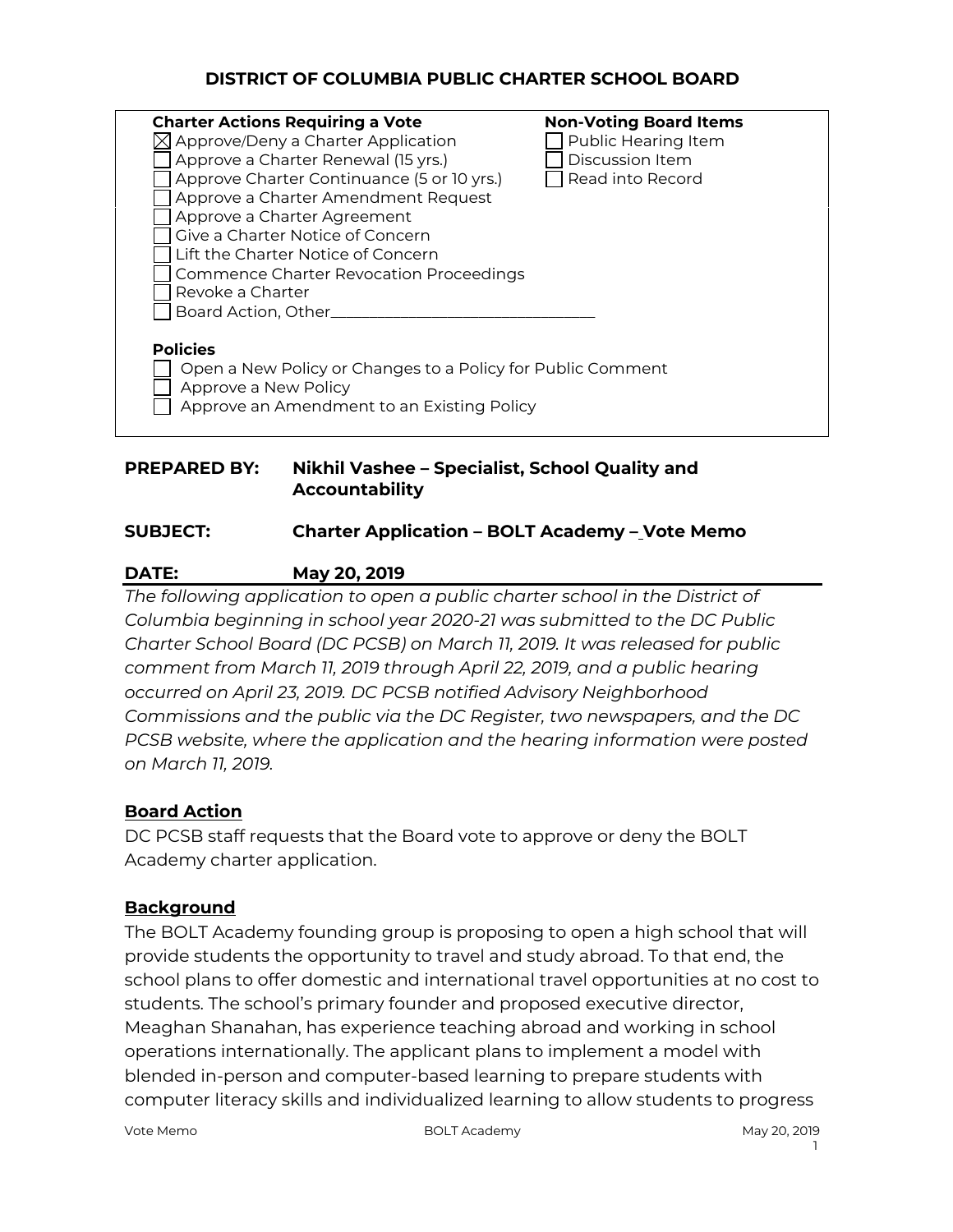through content at their own pace. The school will not use social promotion and plans for all students to demonstrate mastery of the core course content or be at risk of retention for the course.

BOLT Academy applied for a charter in Spring 2018. The DC PCSB Board denied the application based on concerns about the school's underdeveloped study abroad and residential program, lack of experience in the founding group, an underdeveloped curriculum, issues related to inclusion and access for students with disabilities (SWD) and English learners (EL), lack of demonstrated demand for the school's model, and financial plan.<sup>1</sup> In order to be approved this review cycle, the applicant must resolve these previously identified deficiencies as well as meet DC PCSB's standard for approval for any new sections or components of the application.<sup>2</sup> As further described below, while the applicant has addressed some of the concerns that led to the previous denial, many others have not been satisfactorily resolved.

| <b>Name of Applicant</b>   | <b>BOLT Academy, which is short for Boundless</b>               |  |
|----------------------------|-----------------------------------------------------------------|--|
| <b>Group</b>               | Opportunities for Leadership and Travel <sup>3</sup>            |  |
| <b>Mission and Program</b> | BOLT Academy's mission is to "prepare DC high                   |  |
|                            | school students with the knowledge, skills, and                 |  |
|                            | experiences they need to be successful in colleges,             |  |
|                            | careers, and life." To that end, BOLT Academy plans             |  |
|                            | to offer individualized, blended learning, computer             |  |
|                            | literacy and career skills classes, and fully funded            |  |
|                            | student travel experiences within the United States             |  |
|                            | and abroad.                                                     |  |
| <b>Grade Span</b>          | $9-12$                                                          |  |
| <b>Proposed Enrollment</b> | The school proposes to open in school year (SY)                 |  |
|                            | 2020-21 with 100 9 <sup>th</sup> graders. BOLT Academy will add |  |
|                            | one grade per year, reaching capacity in SY 2023-24             |  |
|                            | with 400 students.                                              |  |
| <b>Target Population</b>   | The applicant group desires to target students living           |  |
|                            | in Wards 6, 7, and 8, with the expected majority of             |  |
|                            | the students being African American students from               |  |
|                            | economically disadvantaged families.                            |  |
| <b>Desired Location</b>    | The applicant wants to locate in Ward 6, with a                 |  |
|                            | prospective location identified at Calvary Baptist              |  |
|                            | Church, 755 8th Street NW. The application cites the            |  |
|                            | area's location near public transportation, allowing            |  |

<sup>1</sup> BOLT Academy Decision Letter, June 2018, https://www.dcpcsb.org/sites/default/files/report/2018-06-04%20BOLT%20Decision%20Letter\_Redacted.pdf.<br><sup>2</sup> See D.C. Code § 38–1802.03.

Vote Memo **BOLT Academy** BOLT Academy May 20, 2019 <sup>3</sup> The redacted BOLT Academy application can be found here: https://dcpcsb.egnyte.com/dl/2kKoUVHDfT.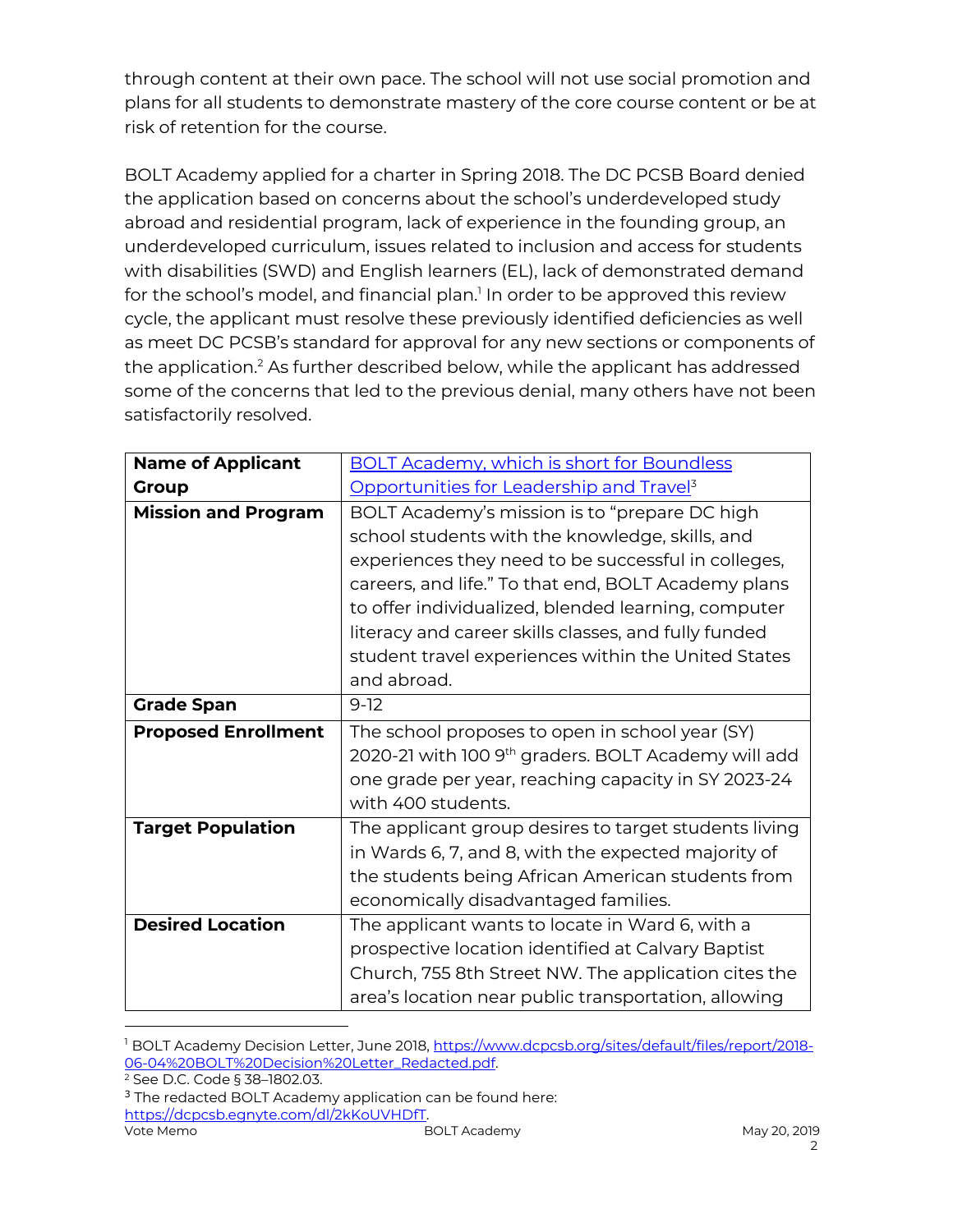|                           | access to students from Wards 7 and 8 as well as to |  |  |
|---------------------------|-----------------------------------------------------|--|--|
|                           | potential employees living around the city, as      |  |  |
|                           | reasons for locating in Ward 6.                     |  |  |
| <b>Unique Elements of</b> | BOLT Academy plans to implement an                  |  |  |
| the Education             | individualized blended learning model, with a       |  |  |
| Program                   | complementary lab portion of every English and      |  |  |
|                           | math class. BOLT Academy plans to use open-         |  |  |
|                           | source lesson plans such as Khan Academy and        |  |  |
|                           | EngageNY. The school will require all students to   |  |  |
|                           | take courses in computer science and at least three |  |  |
|                           | years of Spanish in order to graduate. The school   |  |  |
|                           | plans to implement Winter, Spring, and Summer       |  |  |
|                           | Accelerators, periods between academic terms set    |  |  |
|                           | aside for remediation and additional instruction.   |  |  |
|                           |                                                     |  |  |
|                           | The school will provide opportunities for domestic  |  |  |
|                           | and international travel at no cost to students     |  |  |
|                           | during the summer through partner organizations     |  |  |
|                           | such as Walking Tree Travel, Amigos de las Americas |  |  |
|                           | (AMIGOS), and CET Academic Programs, all of which   |  |  |
|                           | have experience providing students with study       |  |  |
|                           | abroad opportunities. The executive summary,        |  |  |
|                           | which provides an overview of the program, can be   |  |  |
|                           | found here:                                         |  |  |
|                           | https://dcpcsb.egnyte.com/dl/ITWjB0QXql.            |  |  |
| <b>Community Support</b>  | BOLT Academy submitted letters of support from      |  |  |
|                           | community partners, including Achievement Prep      |  |  |
|                           | Public Charter School and Building Hope, and        |  |  |
|                           | national organizations that would oversee the       |  |  |
|                           | school's travel programs, including Amigos de las   |  |  |
|                           | Americas, Walking Tree Travel, and CET Academic     |  |  |
|                           | Programs. Additionally, the founders submitted a    |  |  |
|                           | petition of support signed by more than 450         |  |  |
|                           | community members. No community members             |  |  |
|                           | came to support BOLT's application at the public    |  |  |
|                           | hearing. All public comment received regarding the  |  |  |
|                           | application can be found here:                      |  |  |
|                           | https://dcpcsb.egnyte.com/fl/OYafjValog.            |  |  |

# **The applicant's strengths include:**

**Travel Opportunities:** The applicant recognizes that lower income students have fewer opportunities to travel. The application includes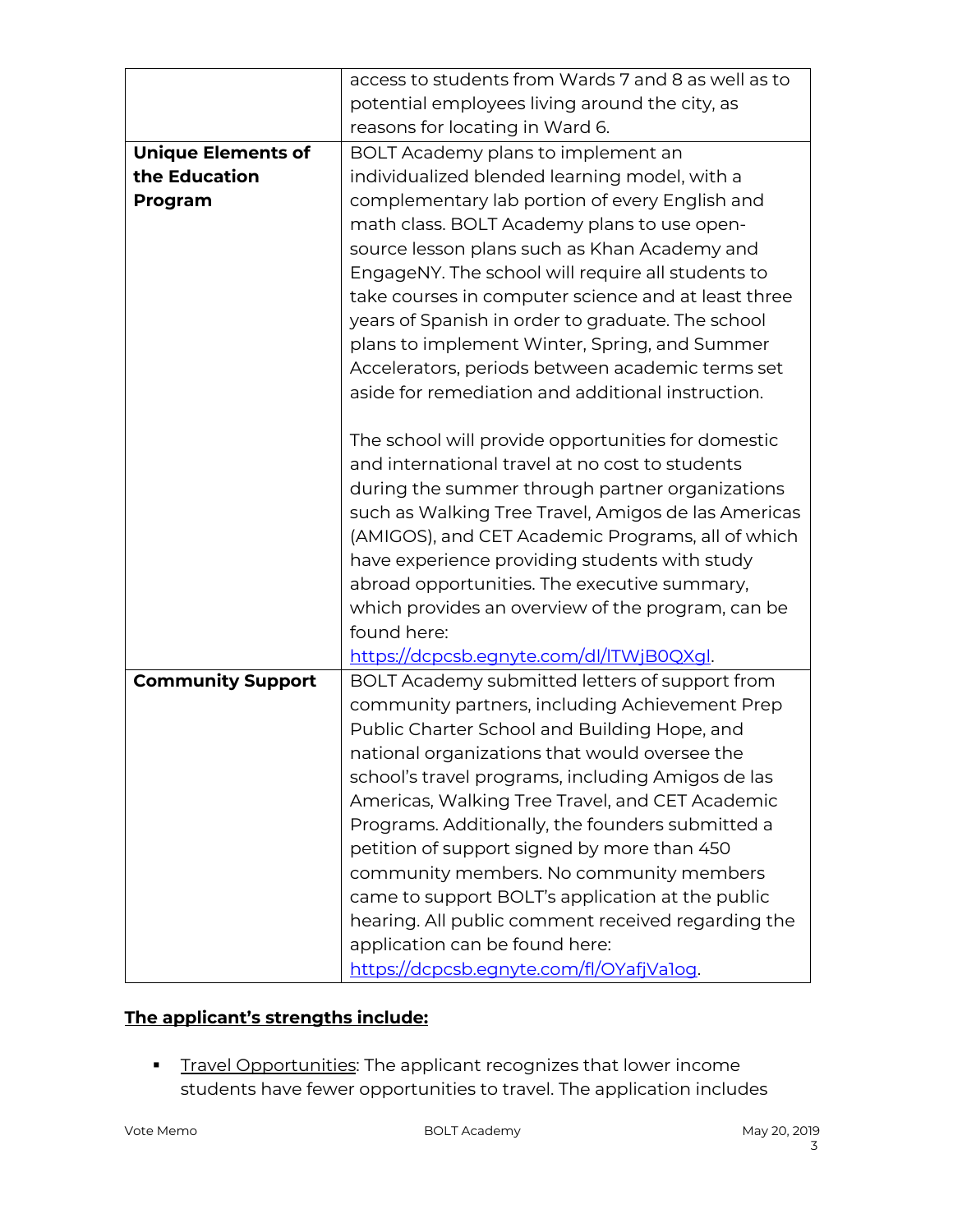thorough research on the benefits of travel for student learning outcomes and evidences a clear desire to bring those benefits to students who may otherwise not have those opportunities.

- **EXPEDENT Appropriate Enrollment Projection: The applicant's projected** demographic profile (e.g., share of at-risk students, share of students with disabilities, conservative English learner (EL) population) is appropriate given the school's targeted demographic and its desire to create opportunities for underserved high school students.
- **•** Demand: The applicant's community engagement surveys and meetings found that parents and students wanted opportunities for students to travel both in the United States and abroad as part of their school program. Furthermore, the applicant demonstrated demand for more high-quality high school options in the city by showing that there are long waitlists for high school's serving Wards 6, 7, and 8.

## **Resolution of deficiencies from prior application:**

- § Study Abroad Program: In the decision letter for BOLT Academy's previous application, DC PCSB stated that the applicant's study abroad program was generally underdeveloped, that "the application fails to disclose specifically where, when, and how long students will study abroad" and that there are no "explanations of how credits will be awarded to ensure students can graduate within four years." The applicant's changes to the proposed travel program have mitigated these deficiencies by shifting away from a model which offers study abroad during instructional months to instead offering domestic and international trips at no costs to students between instructional periods. The length, scope, and purpose of these trips are better defined in the current application.
- **•** Residential Program: The applicant no longer plans to offer a residential program, so this is not applicable.
- § Founding Group: The applicant did not address one of the deficits of its previous application, namely, "the founding team has limited school leadership experience, and none of the founding group members have experience in school finance or educational law. Furthermore, none of the founding group members have deep special education or English language learner (EL) expertise." While the applicant has added a member with some finance experience to its team, the other noted deficiencies remain. During the capacity interview, the applicant stated that the founder had special education experience and that the Advisory Group would fill gaps in the team's knowledge for educating EL and special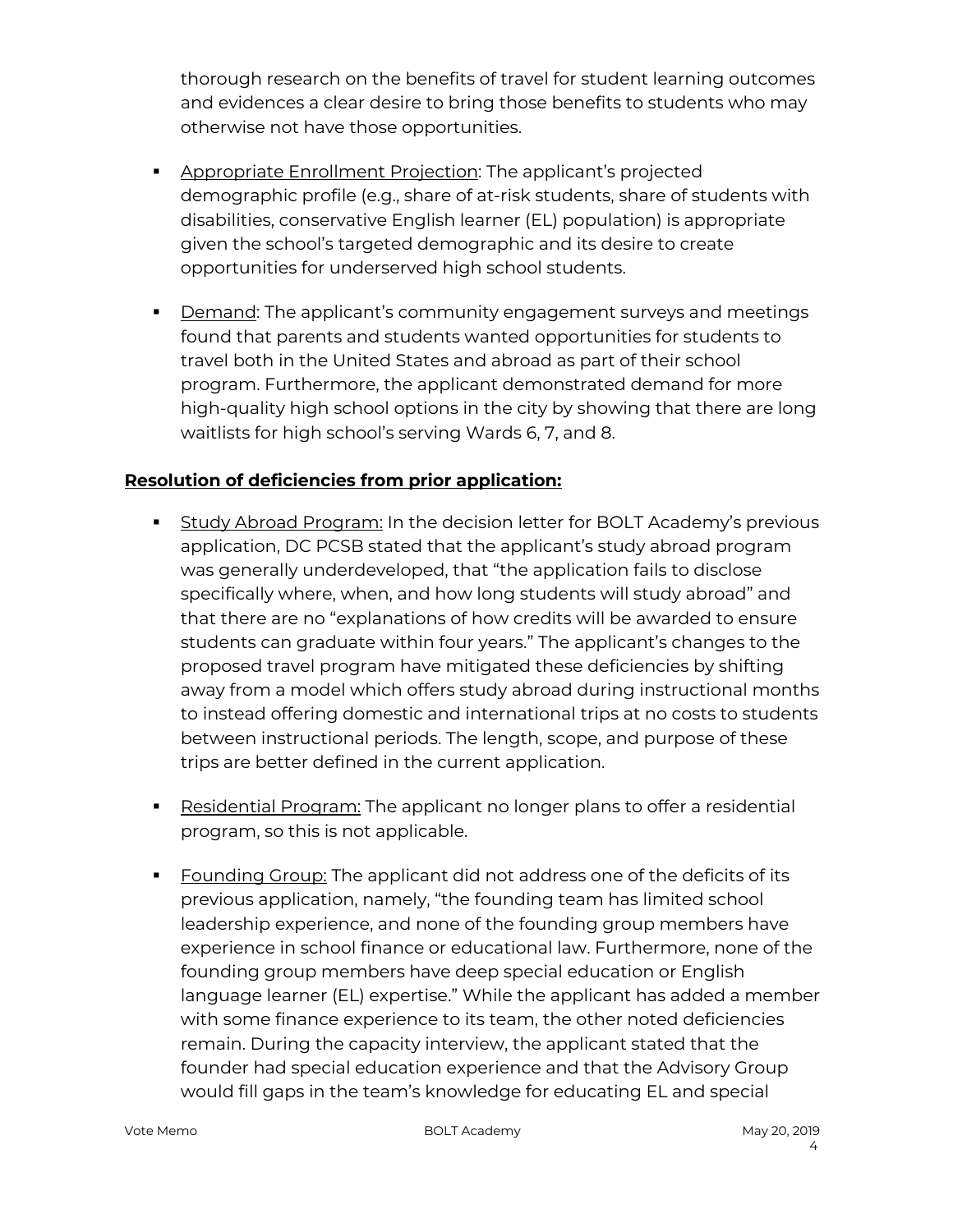education (SPED) populations. The Advisory Group, however, would not be involved in the implementation and delivery of this instruction aside from possibly serving as board members for the school. The founder's limited experience with SPED was not sufficient to address the deficiencies identified in DC PCSB's denial of the school's previous application.

- **Education Plan: Last year, DC PCSB stated that "The application does not** describe a complete and comprehensive curriculum. Furthermore, the team mentioned adopting a competency-based educational approach yet offered few details." While the applicant has offered more details in its new application, DC PCSB staff remains concerned with the lack of specifics around the school's blended learning curriculum. The school has stated that it will offer a menu of blended learning options that it may choose from with little specificity about how the different resources will fulfill different educational needs and how it will respond to the needs of all learners.
- **•** Demand: The school's first application insufficiently demonstrated demand, only citing two surveys, one of which had responses mostly from outside of the applicant's target Ward. While BOLT Academy's second application does not demonstrate demand for every aspect of the school's model, such as blending learning, it does demonstrate community engagement which shows a demand for the types of travel opportunities that the school plans to offer students at no cost. This community engagement was better targeted to the school's target student population.
- **Inclusion and Access: DC PCSB's previous decision letter stated that "staff** is concerned SWD [students with disabilities] with high levels of need may not be provided access to all components of the BOLT Academy program." While the new application has more details on how it would serve these students, it does not sufficiently address DC PCSB's concerns from the previous year. The school has projected a 20% SPED population and does not anticipate having a large EL population. The school's application does not describe specially designed instruction that would address the needs of students with disabilities, other than noting that special educators will "push in" to modify assignments. DC PCSB staff is concerned as to whether students requiring Level 3 or 4 disability services would be able to access BOLT Academy's program, and while the applicant has noted that it would receive additional funding to address the needs of those students, it does not have a detailed plan to do so. Furthermore, some sections of the application dealing with special education compliance—the section on secondary transition, for example contained inaccurate or outdated information. As these sections are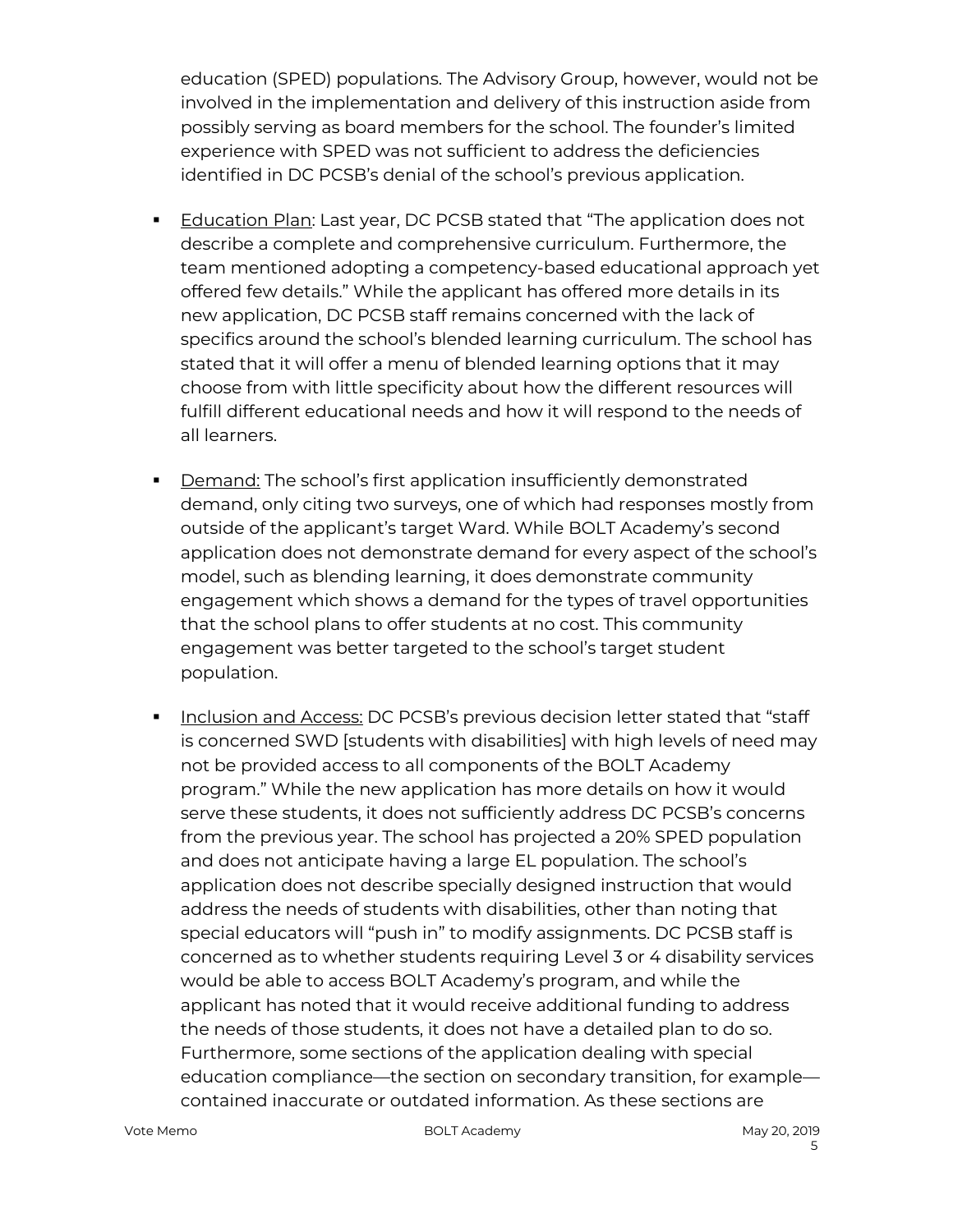largely identical to sections of Washington Leadership Academy Public Charter School's application, staff is concerned that the applicant is using boilerplate language in place of a specific plan to serve students. DC PCSB is also concerned that BOLT Academy is not prepared to offer all needed services to ensure that SWD and ELs are able to access travel opportunities. The founding team is relying on partner groups to organize trips abroad, and although these groups have experience with special populations, it is unclear what specific supports they would provide to make sure that these travel opportunities would be accessible to all students.

**Einances:** DC PCSB's financial concerns with the previous application were largely with the school's proposed residential program, which the applicant no longer plans to offer.

# **The applicant's additional weaknesses include:**

- **E** Teacher Recruitment and Retention: The applicant has not articulated a teacher recruitment and retention strategy that would address teacher capacity challenges. The applicant group would expect teachers to work at least 47.5 hours per week, a longer day than District of Columbia Public Schools (DCPS) teachers, while also being paid less than DCPS teachers. During the capacity interview, the founders cited entrepreneurial energy, which is generated from the founding of a new school, as well as other unspecified supports to prevent burnout. DC PCSB staff is concerned that the applicant has not shown a thorough understanding of the difficulties teachers will face working at BOLT Academy and the issues this presents for recruitment and retention and has as a result not articulated a convincing plan for overcoming these issues.
- **Support for Learning: The school's competency and standards-based** instructional policy would require a student to master more than 70% of standards before being promoted to the next course, a rigorous standard. With additional necessary courses needed to graduate, such as Computer Literacy and three years of Spanish, BOLT Academy would have higher graduation standards than DCPS and many charter high schools. While the school plans to offer "Accelerator" programs for remediation, details of these programs remain unplanned. Blended, self-paced learning that involves computerized lessons is the only form of instruction; there is no discussion about how to engage students who are not motivated by this model. The applicant's strategy for addressing behavior such as truancy rests mainly on the belief that students will behave in order to not miss out on the school's travel opportunities.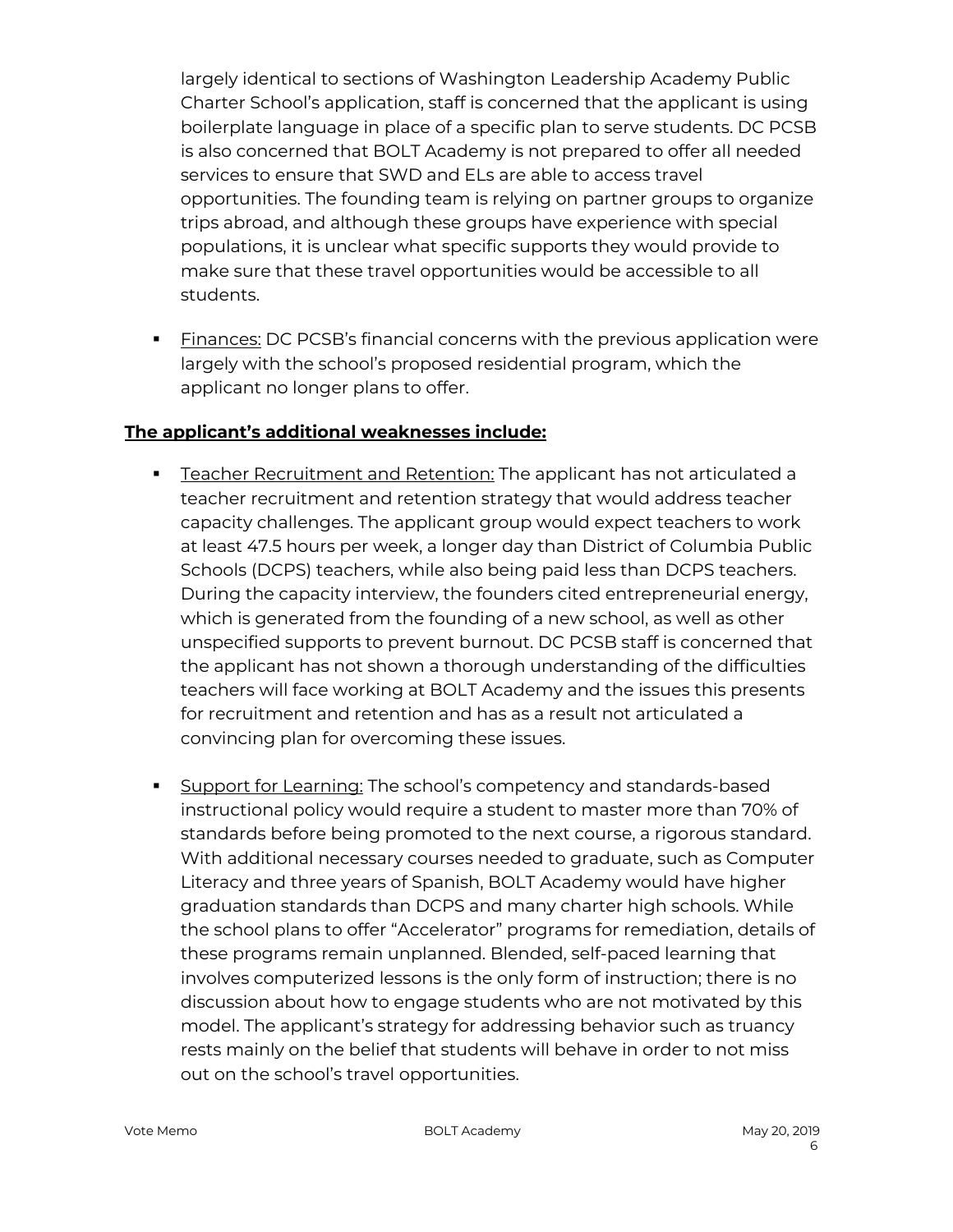§ Integrity of Application: DC PCSB staff determined that both the 2018 and 2019 BOLT Academy applications had considerable overlap with the 2017 application for Washington Leadership Academy Public Charter School, with over 15% of the applications being identical without properly attributing credit or otherwise sourcing the material. The applicant has argued that this overlap is not plagiarism because all three applicant groups shared a common member, Seth Andrew, and this common language was his intellectual property. However, staff remains troubled, both that the reused language was not disclosed or attributed, and that this could indicate the use of boilerplate language in lieu of the applicant team organically determining aspects of the school design.

# **Analysis**

Using the standard for approval laid out in **DC PCSB's 2019 Charter Application** Guidelines,<sup>4</sup> DC PCSB staff has completed an analysis based on the school's written application, capacity interview, and public hearing. A more detailed breakdown of this assessment can be found below.

| <b>Criteria</b>               | Met/Not          | <b>Notes</b>                             |
|-------------------------------|------------------|------------------------------------------|
|                               | Met <sup>5</sup> |                                          |
| <b>Demonstrated Need for</b>  | Substantially    | The founding group successfully          |
| the School                    | Met              | demonstrates the need for additional     |
|                               |                  | high-quality high schools in the city    |
|                               |                  | with some evidence of student and        |
|                               |                  | family interest in its travel program,   |
|                               |                  | although not necessarily the other       |
|                               |                  | aspects of the school's model.           |
| <b>Sufficient Progress in</b> | Not Met          | The applicant has failed to sufficiently |
| <b>Developing the Plan</b>    |                  | develop plans to deal with key           |
|                               |                  | challenges of implementing the           |
|                               |                  | program, including the recruitment       |
|                               |                  | and retention of high-quality            |
|                               |                  | teachers and addressing student          |
|                               |                  | behavior, truancy, and lack of student   |
|                               |                  | engagement. The applicant has not        |
|                               |                  | presented specifics with regards to      |
|                               |                  | their blended learning curriculum,       |

 <sup>4</sup> 2019 Charter Application Guidelines, pages 14-15:

https://www.dcpcsb.org/sites/default/files/report/2019%20Charter%20Application%20Guidelines%2 010-07-2018.pdf

<sup>&</sup>lt;sup>5</sup> This analysis evaluates whether each applicant group met, substantially met, or did not meet the standard for approval. When an applicant has substantially met the standard for approval, staff has concluded that they have met approximately 75% or more of the standard included in DC PCSB's guidelines.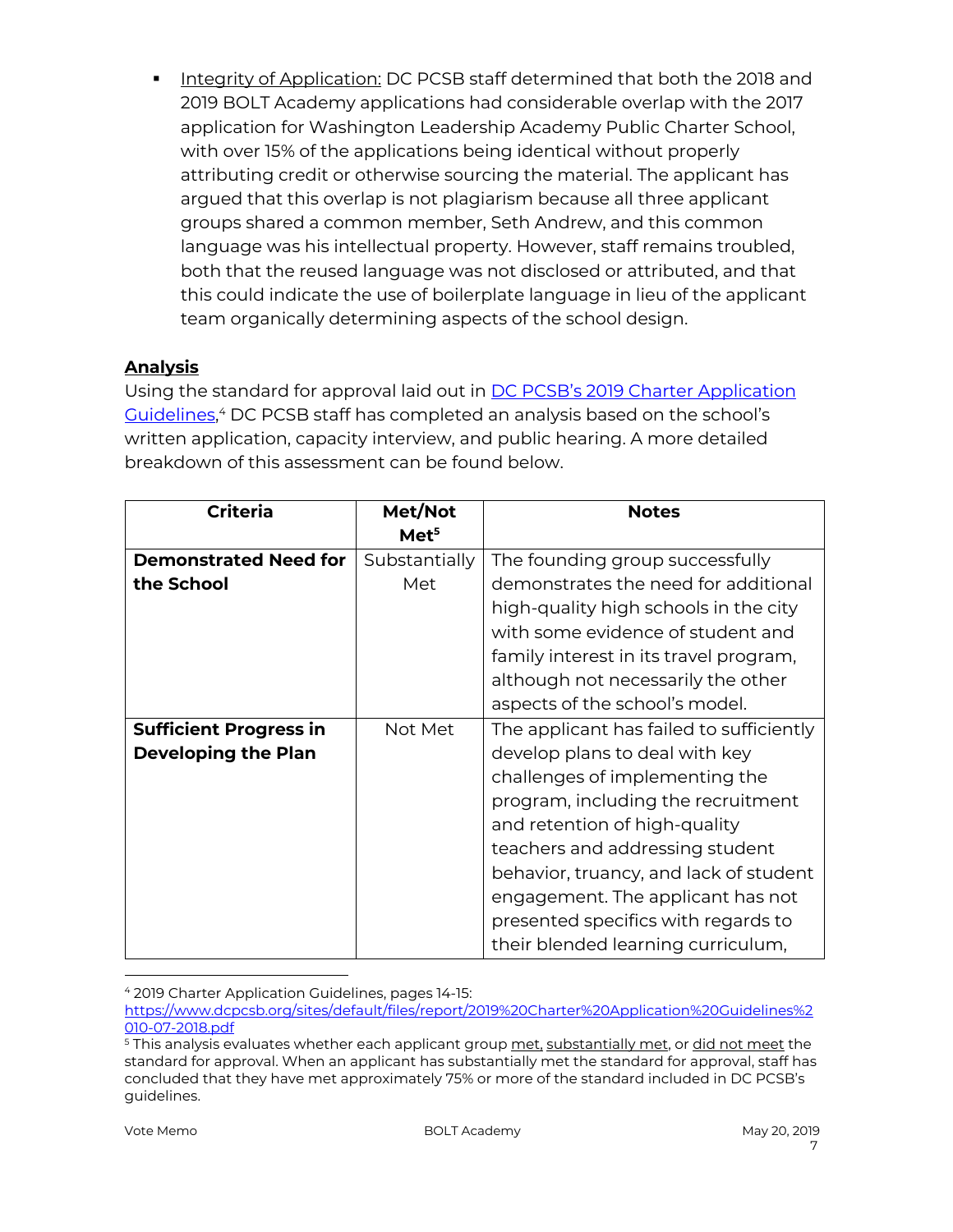| <b>Criteria</b>               | Met/Not          | <b>Notes</b>                             |
|-------------------------------|------------------|------------------------------------------|
|                               | Met <sup>5</sup> |                                          |
|                               |                  | instead presenting a "menu" of           |
|                               |                  | options which may be used without a      |
|                               |                  | plan for how the different resources     |
|                               |                  | will be used. The applicant was not      |
|                               |                  | able to adequately answer how they       |
|                               |                  | would keep all students engaged in       |
|                               |                  | the blended learning curriculum. The     |
|                               |                  | applicant has not presented a            |
|                               |                  | sufficient plan to ensure that           |
|                               |                  | students who are in need of              |
|                               |                  | remediation, students with               |
|                               |                  | disabilities, and ELs can access all     |
|                               |                  | parts of the school program.             |
| <b>Alignment with the</b>     | Met              | The school's mission is to provide       |
| <b>Mission and Philosophy</b> |                  | knowledge, skills, and experiences       |
|                               |                  | necessary to be college and career       |
|                               |                  | ready. The founders have articulated     |
|                               |                  | how the various aspects of the           |
|                               |                  | school's model are in alignment with     |
|                               |                  | this philosophy.                         |
| <b>Inclusiveness</b>          | Not Met          | The applicant's plan to meet the         |
|                               |                  | needs of all learners is not sufficient; |
|                               |                  | serious concerns remain about the        |
|                               |                  | accessibility of the school's program    |
|                               |                  | for all students. The school's           |
|                               |                  | application does not describe a full     |
|                               |                  | program for educational accessibility,   |
|                               |                  | contained inaccurate and outdated        |
|                               |                  | information with regards to              |
|                               |                  | secondary transition, and did not        |
|                               |                  |                                          |
|                               |                  | feature a sufficient plan to allow       |
|                               |                  | special education and EL students to     |
|                               |                  | access the school's travel program.      |
| <b>Founding Group Ability</b> | Not Met          | The applicant group lacks                |
|                               |                  | substantive school and non-profit        |
|                               |                  | leadership experience. DC PCSB           |
|                               |                  | notes that the team has insufficient     |
|                               |                  | fiscal, legal, and deep special          |
|                               |                  | education and EL expertise.              |